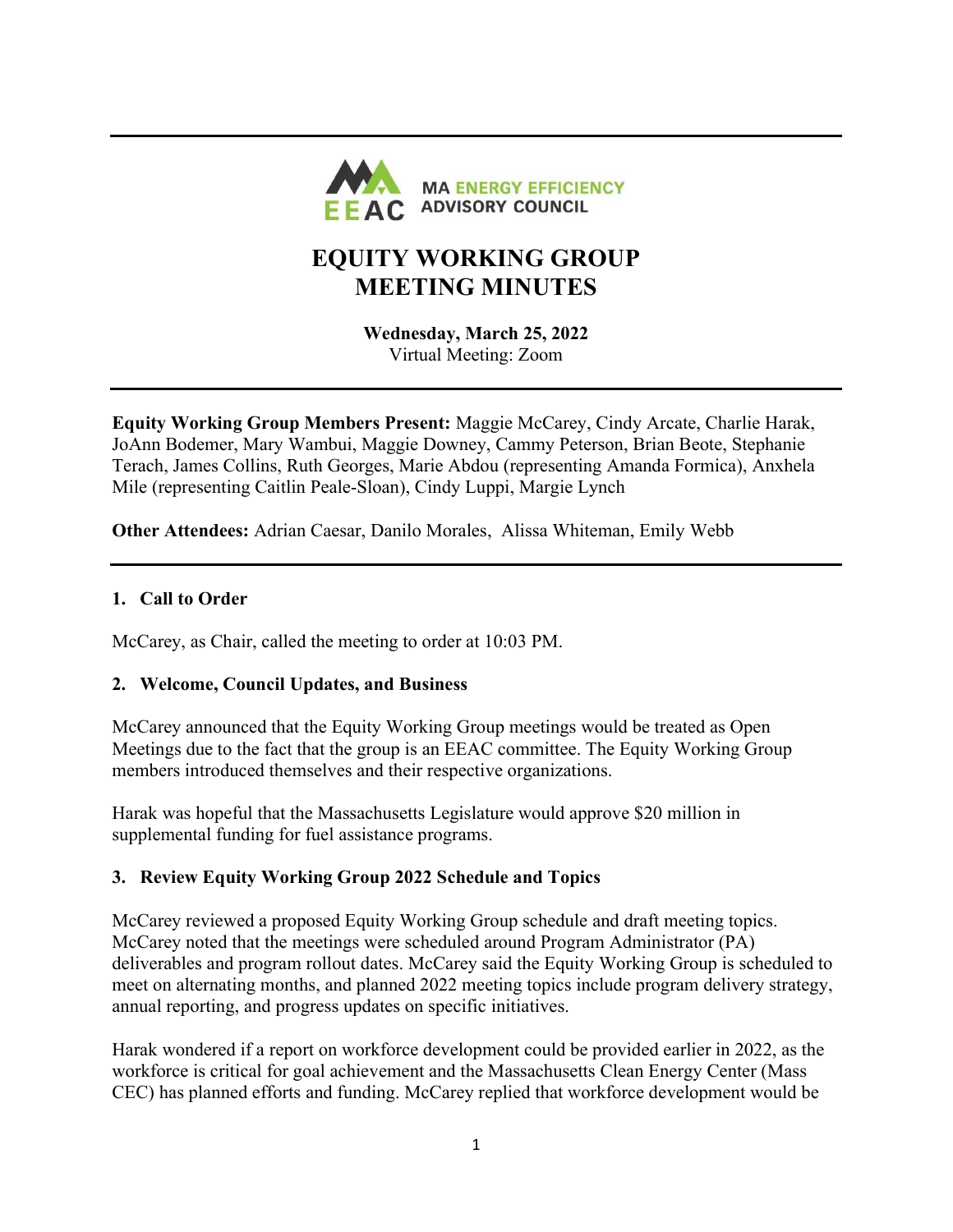an agenda topic for the April EEAC meeting during which the PAs and Mass CEC would provide workforce development efforts. McCarey added that Mass CEC has launched a grant program for Minority and Women-Owned Business Enterprises. Harak said this update would be valuable for understanding how the PA and Mass CEC efforts are integrating.

Downey requested that Equity Working Group meeting dates are confirmed soon so participants can block off the time.

## 4. DPU Order on the 2022-2024 Three-Year Plan

McCarey summarized the Department of Public Utilities (DPU) Order on the 2022-2024 Plan and presented its impacts on proposed equity provisions. McCarey noted there were adjustments pertaining to the targeted equity communities, data reporting granularity, renter strategic plan filing, and Non-Participant Study follow-up.

Terach asked if the Annual Report listed in May on the schedule coincides with the Term Report. McCarey clarified that this topic item related to reviewing annual reporting on equity targets.

Beote asked if the new list of target communities was finalized. McCarey confirmed that the list was final, and additional details are included in the presentation's appendix and prior EEAC meeting materials. McCarey said the Department of Energy Resources (DOER) worked with the PAs to rerun planning models with the new DPU target communities.

## 5. Equity Targets Reporting Overview

Lynch described the reporting structure for the equity targets and commitments across target category areas such as moderate income, renters and landlords, Community Partnerships, and workforce development. Lynch indicated that some targets are quantitative in nature, while qualitative updates for other equity commitments would be provided. Lynch added that the first PA report would be provided on Moderate-Income weatherization jobs after Q1 2022. Lynch asked if the Equity Working Group would want to inquire about the form in which the PAs would deliver equity reports.

Harak asked how meaningful moderate-income data would be considering many eligible customers participate through market rate pathways. Lynch said the moderate income offering includes enhanced incentives, but there are definitely people missing out on cost savings here. McCarey said the moderate-income data paired with the updated Non-Participant Study would provide more insights into participation trends.

Terach said renters could be included in the moderate-income population, but they would need to complete income verification in order to receive enhanced heating system incentives.

McCarey asked if the PAs would include equity reporting in the existing quarterly reports, or if there would be an equity target-specific quarterly report. Downey responded that the PAs have not discussed the exact reporting framework, but equity reporting would make sense to include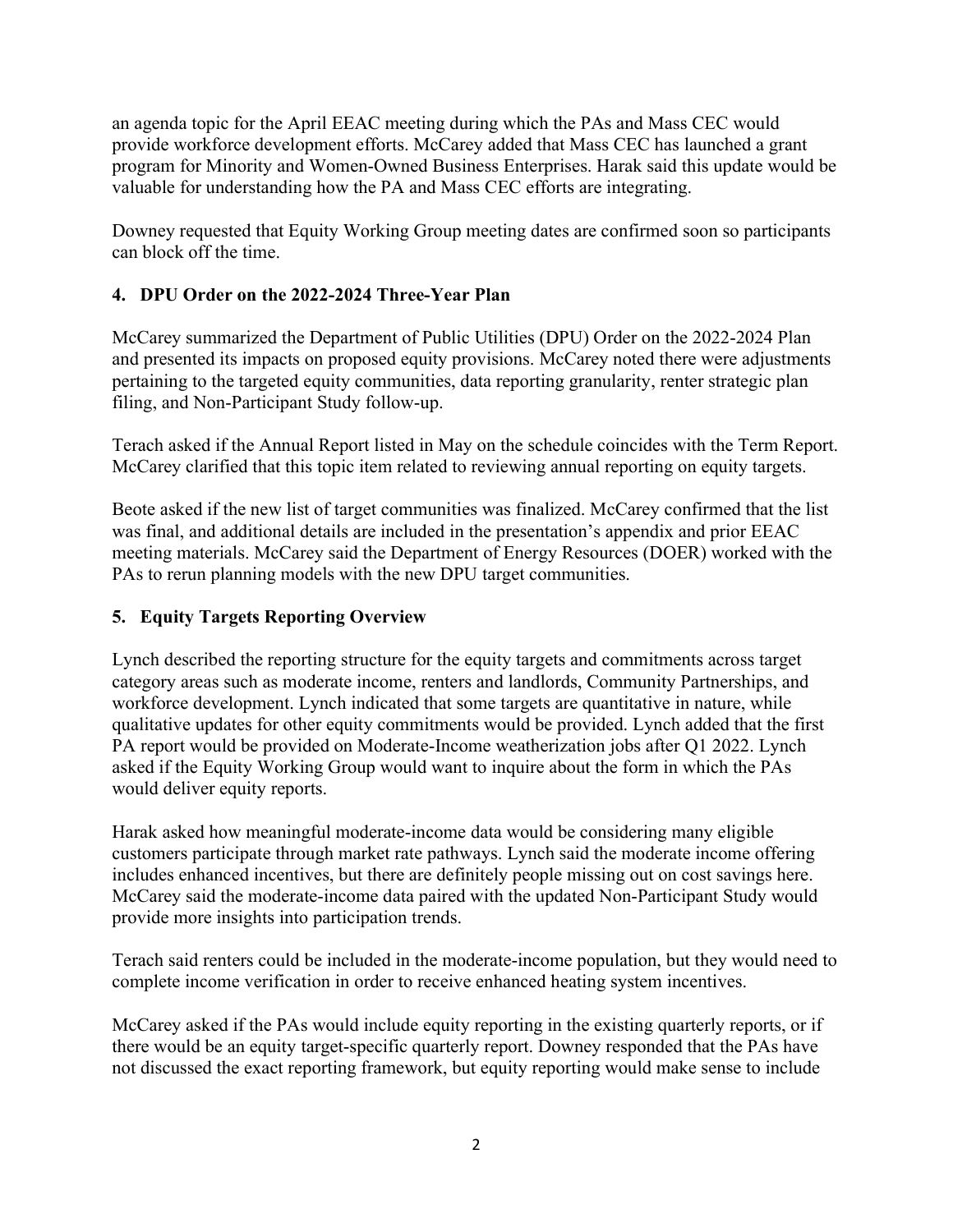in existing quarterly reports. Georges agreed. McCarey said the Executive Committee would discuss quarterly reporting in April.

## 6. Moderate Income Program Updates

Lynch shared a consolidated Equity Commitments matrix that incorporates the EEAC's October Resolution on the 2022-2024 Plan and Plan equity commitments, and key excerpts from the Term Sheet to be used a reference for the Equity Working Group.

Bodemer asked if the Equity Commitments document was shared. Lynch indicated that Whiteman shared the document today with the meeting agenda. McCarey said the document could be shared with the full Council since it includes much additional information the PAs provided during Plan discovery.

Lynch showed that the planned moderate-income weatherization targets for 2022-2024 are significantly higher than in prior terms, and moderate-income heating system replacements have a significant ramp up planned between 2022 and 2024.

Terach noted that the PAs were in the process of selecting a third-party vendor to perform income verifications. Terach indicated there would be a revamped customer experience including Spanish and Portuguese online portals, options for expedited applications for emergency replacements, customer support chat functionality, and three different verification methods. Terach added that customers will be able to track application status online and see any submitted or pending application documents. Terach said the first verification would be a standard tax document review process like that which is currently in place. The second income verification option would be conducted by the third-party vendor using a national database, while the third option involves Form 4506-C through which customers can authorize the release of their tax information from the IRS. Terach clarified that the second income verification method would not be used to deem customers ineligible.

Harak asked what database the third-party vendor would use for verification. Terach indicated it was a national database from which they can query information, but no personally identifiable information (PII) would be stored by the vendor. Terach said customers could pursue other income verification means if they are not deemed eligible through this option.

Peterson asked for the name of the third-party vendor, and what the timeline is for each income verification method. Terach replied that the expedited verification for emergency replacements would take one day, but non-expedited verification would take three days, except for the 4506-C process. Terach was unsure if the vendor's name could be made public, but suggested that all verification pathways would be launched in April.

McCarey asked if PAs would change the types of required income verification documents. Terach said the standard tax document review process would require the same documents, but the 4506-C documents would be provided by the IRS. Terach said this process would prevent customers from having to resubmit information for Income Eligible Services eligibility.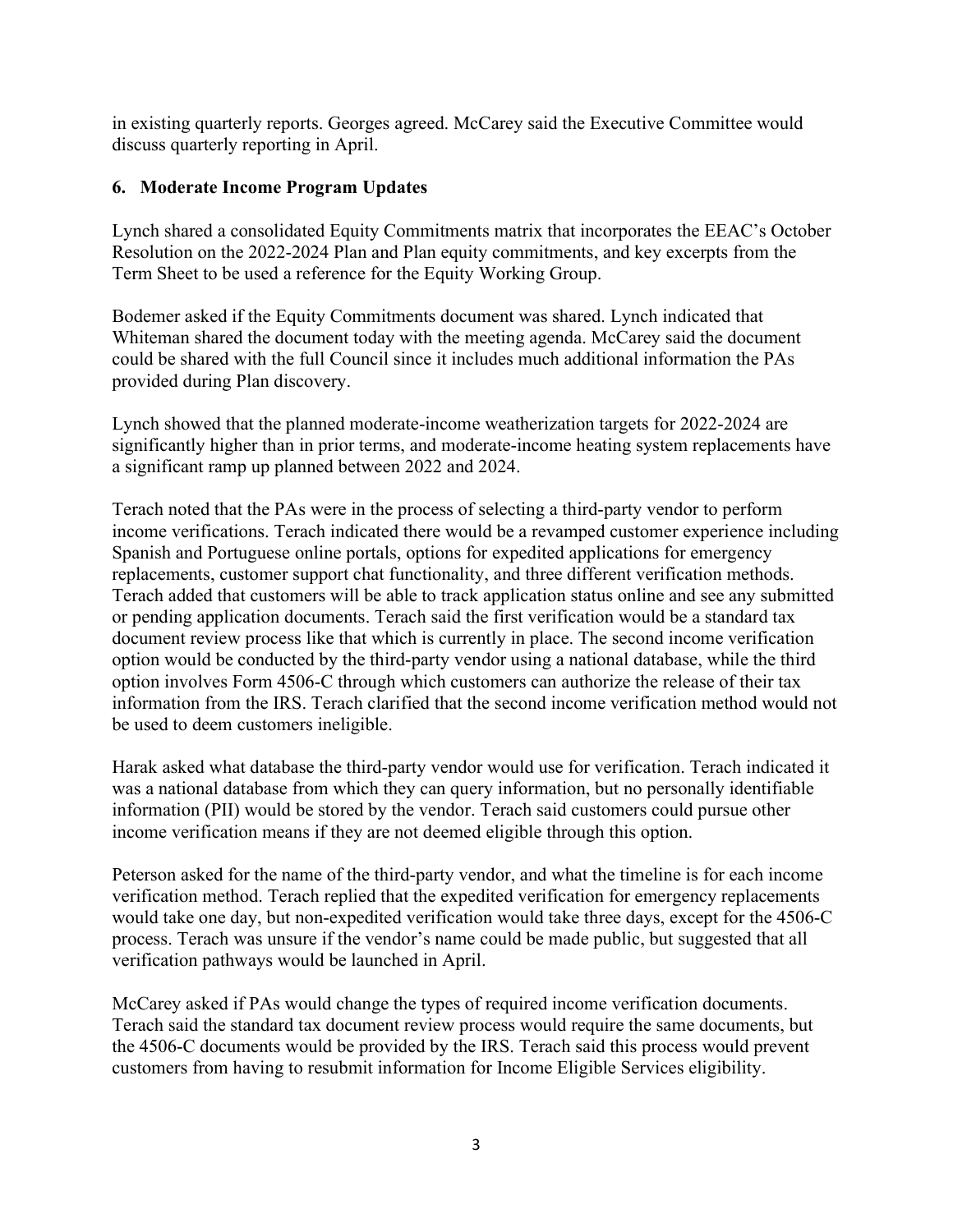Lynch asked if the new vendor would be promoting the offer in addition to their income verification work, especially since year-to-date moderate-income weatherization performance is on pace with goals. Terach responded that the vendor is just performing income verification, but the PAs are doing additional outreach to market the verification tools and direct customers to virtual home energy assessments. Terach added that the PAs will be promoting heating system replacements to community partners and existing customers that have been verified and approved previously. Terach said the PAs have provided ad hoc presentations in Northampton, Acton, Framingham, and Westborough, but they are open to other promotional strategies.

Peterson asked if there were other customer support options aside from the integrated virtual chat in the event of technical difficulties. Terach believed there was a dedicated customer support phone line, but would confirm this was the case with the PAs.

Harak asked if income verification would be based on adjusted gross income. Terach agreed to follow-up to confirm what income type was used for verification.

## 7. Renter Strategic Plan – Tactics

Georges, on behalf of the PAs, presented proposed renter and landlord strategies in order to solicit feedback from the Equity Working Group participants. Georges noted that the goals for increased partnerships and renter participation align with equity commitments. Georges said that PAs would initiate outreach to community partners and discuss implementation strategies in April and May, with the Renter Strategic Plan being finalized in September. Georges hoped the Equity Working Group would provide support regarding potential partnership strategies, connections to community-based organizations, and other contacts who may be interested community partners.

Harak asked if the 7-8% annual increase in serving renters could detract from services provided to Single-Family Income Eligible customers given the high number of Income Eligible renters. Lynch replied that there are two equity targets, and the one in this presentation only applies to market rate renters. Lynch said there is a specific target for attached low-rise buildings because this was identified as an underserved customer segment. Harak commented that there have been many groups at EEAC meetings that may be good partners, such as the Green Justice Coalition and Clean Water Action, so it may be fruitful to reach out to such organizations who have expressed support for affordable housing. Harak offered support on coordinating this effort with the PAs. Luppi agreed that there are many parties interested in community partnerships.

Luppi suggested that the Green Justice Coalition, Neighbor to Neighbor, Viva Urbana, and other organizations are conducting many housing-related efforts in 2022. Luppi asked how the PA goal of 2-3 additional community partnerships each year would translate in practice. Georges said the overall vision for the partnerships is increased program participation, education, and awareness. Luppi said Right to the City might be an interested partner and volunteered to follow up with more details. Georges encouraged meeting participants to share any contacts they have.

Harak said Lewis Finfer and the Massachusetts Community Action Network reach all communities in the state, including non-English-speaking communities. Harak wondered if the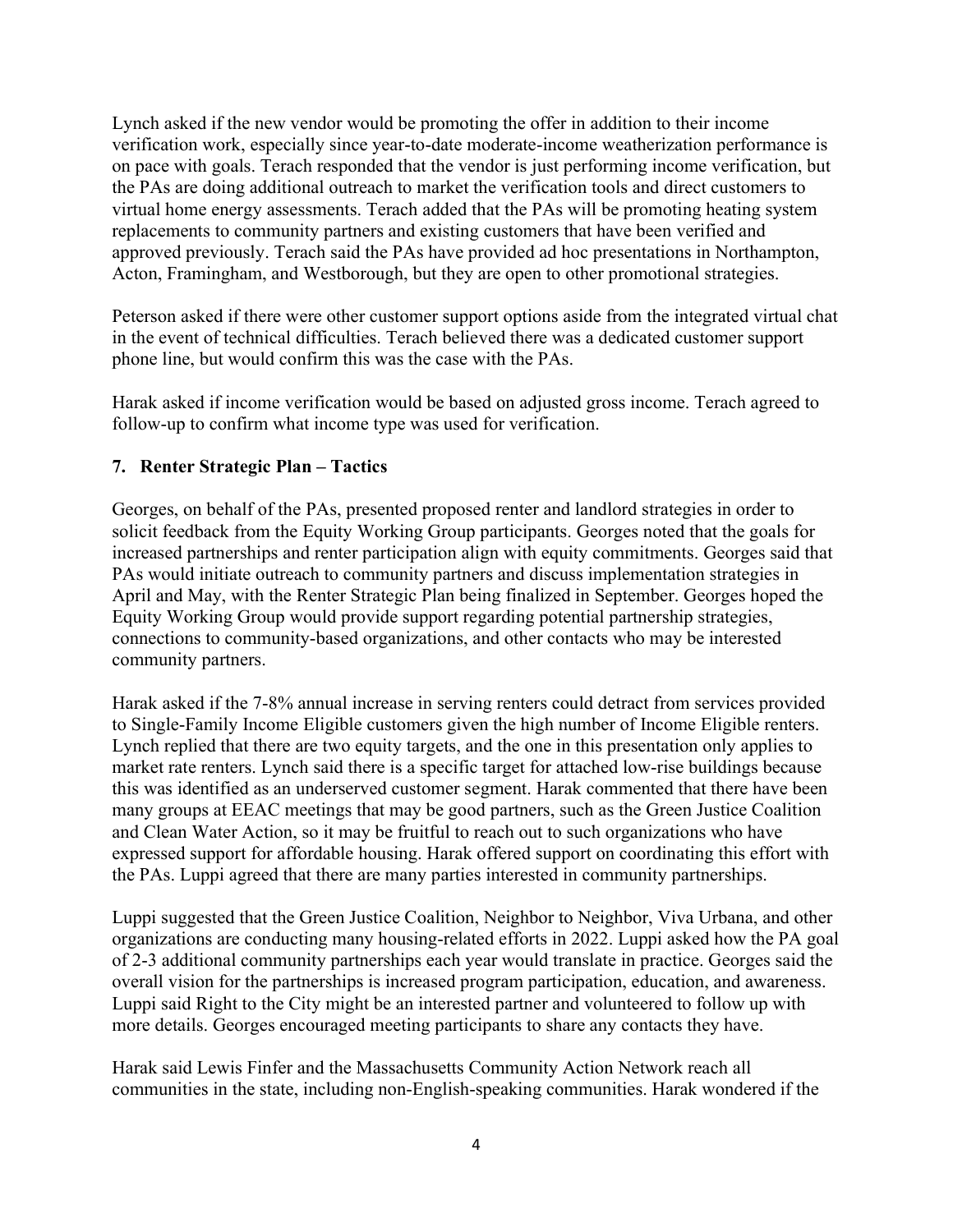utilities' own customer lists might be useful since there are about 20,000 customers on arrearage management programs. Harak also suggested that Income Eligible elders and those with oxygen concentrators may be good targets for weatherization, as is a practice in Connecticut. Georges encouraged participants to share suitable contacts following the meeting. McCarey guided attendees to send DOER all potential contacts.

Peterson recalled that the stakeholder session with the Massachusetts Landlord Association and its Executive Director was very productive. Peterson said that cities and towns collaborate closely with renter populations, so the Community First Partnerships should target high renter population cities. Peterson hoped to better understand how the partnerships would function in order to inform and improve program implementation. Georges responded that each community partner will need its own tailored approaches. Georges indicated the PAs envision bilateral discussions in which suitable community education and engagement efforts to improve Mass Save program participation. Georges added that the PAs wanted to consider Equity Working Group feedback prior to conducting outreach.

Arcate recommended food pantries, such as the Greater Boston Food Bank, as potential community partners since market rate customers also utilize them.

Luppi believed that the potential partners would be more responsive to warm introductions since the PAs may not have direct connections. Luppi said that politics can be nuanced and localized in marginalized communities, so engagement with specific community groups may be required. Luppi suggested Seniors Across the Board and Mass Senior Action as two good organizations with which to connect.

Beote was pleased by the community partnerships and engagement strategies. Beote mentioned that LEAN regularly interacts with food banks and the Massachusetts Landlord Association to enroll more landlords in the programs. Beote said LEAN has received case by case approval to collaborate with landlords in the Multifamily program.

Lynch wanted to ensure Renter Strategic Plan would include both market rate and Income Eligible renters. McCarey added Small Business renters as a target as well. Georges replied that Small Business renters are not explicitly called out in the Renter Strategic Plan. Lynch said that partnerships with local organizations are crucial, in addition to statewide organizations. Lynch encouraged the PAs to use Non-Participant Study data to target underserved communities with many savings opportunities. Lynch said the Renter Strategic Plan has a heavy emphasis on marketing and outreach, but hoped it will include new program design elements than can increase the appeal of offerings to renters and landlords. Georges encouraged the Equity Working Group to share ideas on program implementation. McCarey said the original list of renter recommendations, which included ideas for landlord referral incentives, would be a helpful reference. McCarey said that DOER can redistribute the renter recommendations shared in April 2021.

Collins acknowledged the effort the PAs have put into client-facing and marketing content, but noted that implementation needs to move quickly to serve target segments.